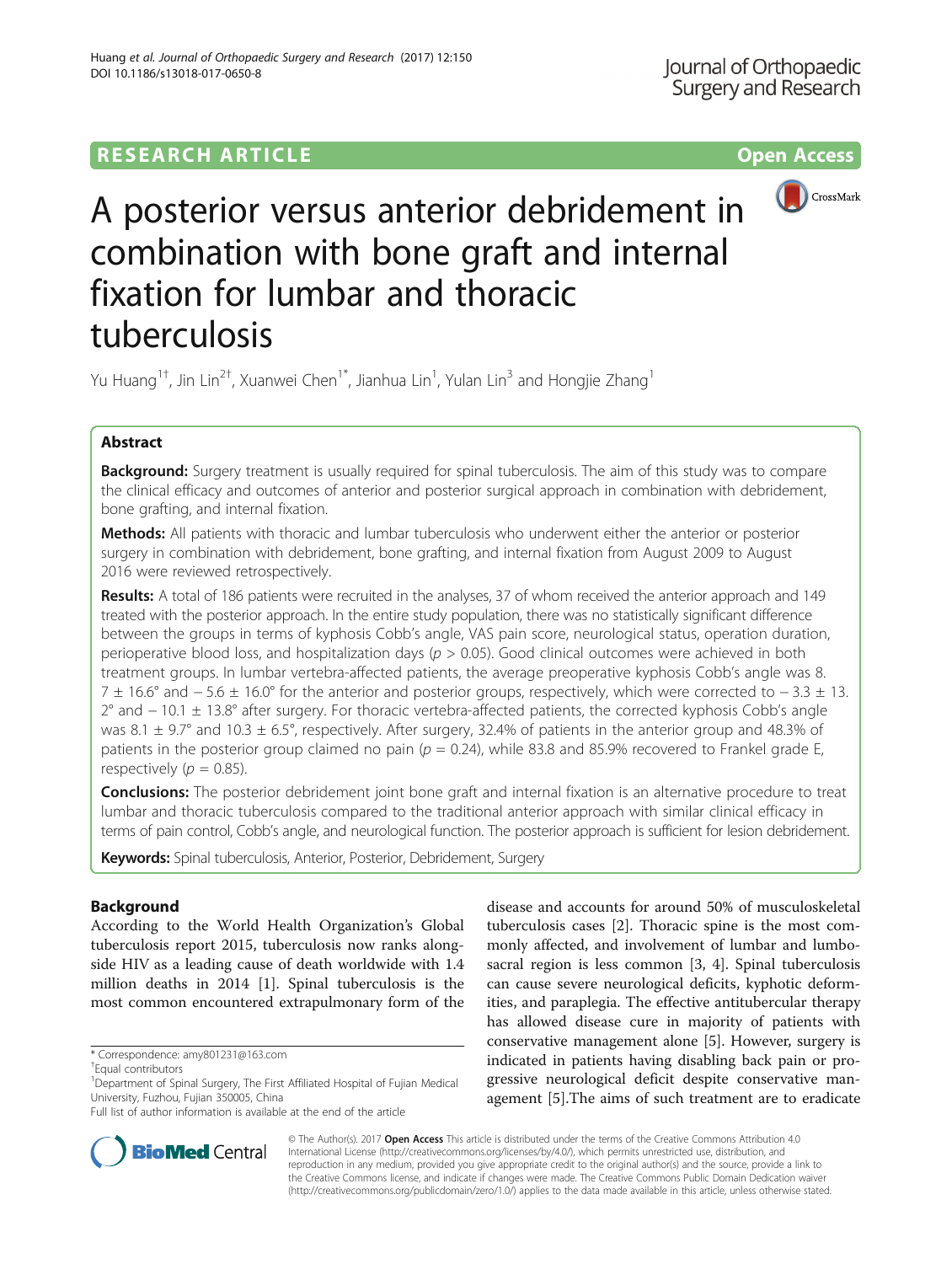the tuberculosis lesion, relieve spinal nerve compression, reconstruct spinal stability, and correct spinal deformity. Surgical treatment options are available including anterior spinal fusion, anterior-posterior spinal fusion, posterior spinal fusion alone, and posterior fusion followed by anterior spinal fusion [[6](#page-9-0)–[8](#page-9-0)]. Anterior debridement joint interbody fusion and internal fixation is being widely used in the clinical setting for the treatment of spinal tuberculosis, particularly for spinal destruction in the anterior and middle columns [\[5\]](#page-9-0). However, this method is time-consuming, causes high volume of blood loss, and results in the spread of infection and other postoperative complications [[9](#page-9-0)–[11](#page-9-0)]. On the other hand, posterior approach has recently been suggested as an alternative to the anterior approach because it is less invasive, allows circumferential cord decompression, can be extended proximally and distally from the involved segment, and provides a stronger three column fixation through uninvolved posterior elements via pedicle screws [\[12](#page-9-0)–[14\]](#page-9-0).

There are however only few studies available comparing the clinical efficacy and outcome between the anterior and posterior approaches, and the results are still controversial [\[15, 16](#page-9-0)]. In the prospective study, the posterior approach performed better than the anterior approach in terms of incision length, operative time, blood loss, and correction of kyphosis Cobb's angle [\[16](#page-9-0)]. Whereas, in the respective study, no statistically significant differences were found on the clinical efficacies between the different approaches [[15](#page-9-0)]. Hence, we carried out this paper to investigate and compare the clinical efficacy and feasibility of surgical methods such as posterior debridement joint bone fixation therapy and anterior debridement joint bone fixation therapy for the treatment of spinal tuberculosis with compression fracture in order to provide new evidence for clinical treatment using these therapies.

#### Methods

#### Study patients

All patients of spinal tuberculosis with lumbar or thoracic compression fracture were respectively selected from The First Affiliated Hospital of Fujian Medical University between August 2009 and August 2016. We recruited those patients who received debridement, bone graft, and internal fixation via anterior or posterior approach. The diagnosis of thoracic and lumbar tuberculosis was based on clinical symptom including fatigue, night sweats, low-grade fever, weight loss, dorsal spine pain, paraparesis, and gibbus, in combination with imaging result of MRC and CT. All patients received standard laboratory tests, Mantoux tuberculin skin test, and MRC and CT in order to exclude those with active tuberculosis. Patients were treated with chemotherapy regimen 4–6 weeks prior to surgery, which consisted of isoniazid (300 mg/day), rifampicin (450 mg/day), ethambutol (750 mg/day), and pyrazinamide (750 mg/day). The surgery indications included the presence of neurological deficits, spinal deformities, epidural abscesses compressing the dural sac, large paravertebral abscesses, radicular or dural compression caused by granulation tissue and abscesses, sequestrum or disc fragments resulting in neurological deficits or severe pain, and nondiagnostic biopsy specimen. All patients were as much as possible managed to have hemoglobin  $\geq 100$  g/ l, erythrocyte sedimentation rate (ESR) < 40 mm/l before entering the surgery. No patient consent was obtained as this is a retrospective study based on clinical records.

#### Operative procedures

For the posterior approach, patients were positioned in the prone position after general anesthesia. A vertical incision was made over the spinous process and the bilateral facet joints; outer parts of the lamina were exposed. Afterward, the tissues were peeled off layer by layer to expose the vertebral till vision included a vertebra and the upper and lower vertebrae. A unilateral facetectomy and pediculectomy or bilateral facetectomy and pediculectomy were performed with debridement of the affected vertebral body, infected tissue, pus, granulation tissue, sequestrum, and disc necrotic tissue using curettes. We performed debridement of the vertebral body and disc space through one or both pedicles according to the range of lesion. The affected spinal segments were stabilized using a transpedicular screw and rod system. When the screws could not be placed into the affected vertebra bilaterally, or when thoracolumbar junction involvement was present, two vertebrae above and one vertebra below the involved vertebra were incorporated into the instrumentation system to correct the kyphosis. Finally, an intervertebral bone autograft or a titanium cage with a cancellous bone from the iliac crest was used. Streptomycin  $(2-3 g)$  was sprayed onto the operation site, and a local drainage tube was inserted before the incision was closed.

The anterior approach combined with debridement, bone autografting, and instrumentation was performed in patients, as described by Hodgson et al. [[17\]](#page-9-0). After anesthesia, left or right lateral position was chosen according to the position of the vertebral body. An incision was made in the thoracoabdominal region along the lower edge of the 12th rib. Then, the tissues were peeled off layer by layer to expose the vertebra till vision included a vertebra and the upper and lower vertebrae. Then, the intervertebral nutrient vessels were amputated to expose vertebral lesions. Curette was used to debride the lesion and liposuction, abscess drainage, and scrap of sclerotic bone lesions around Banda healthy bone which were all performed until there was no infectious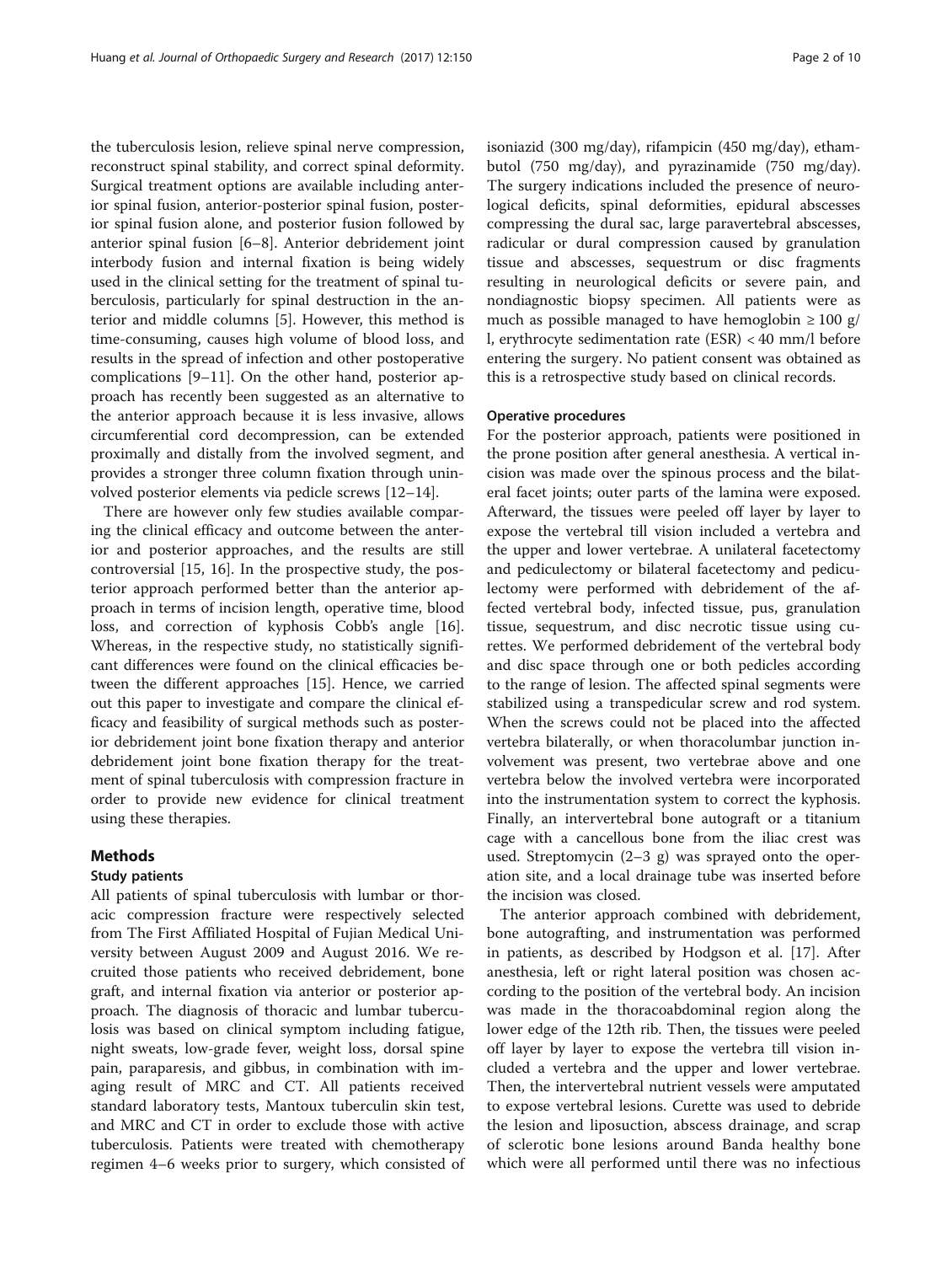debris or pus. With C-arm X-ray, the lesion adjacent of the normal vertebrae was inserted with pedicle screws. Then, a temporary fixation rod was placed on the lighter side of the lesion to evade spinal cord injury during decompression, and the kyphosis was slowly corrected. After this, according to the intervertebral height and angle, suitable titanium mesh filled with autologous bone was selected and inserted into the bone to stabilize

the vertebral height and lock nail plate (rod) system. Streptomycin 1.0 g and isoniazid 0.2 g were administered locally, and a drainage tube was placed before incisions were sutured.

#### Postoperative care

After close postoperative observation of changes in patients, anti-inflammatory and antitubercular drugs (for 12 to 18 months) were provided to maintain airway patency. Blood pressure, respiration, pulse, drainage volume of incision, sense, and motor response of the lower extremities were monitored after surgery. All patients received antituberculosis chemotherapy for at least 12 months. The drainage tube was removed when the drainage volume < 50 ml/ day. The patients were encouraged to stand up with a bracing apparatus 2 weeks after surgery until 3 months.

#### Clinical measurements

The sagittal profile was measured by Cobb's method as the angle between the upper end plate and the lower end plate of the infected level (Fig. [1\)](#page-3-0). The neurological function was evaluated according to the Frankel grading system: grades A–E [\[18](#page-9-0)]. Ten-point visual analog scale (VAS) was used to evaluate back pain. Surgery time (minutes), blood loss during surgery (ml), in-patient hospitalization days, and number of fused segment were also recorded. After surgery, patients were followed up for up to 1 year to retrieve their updates in VAS score, Frankel scale, and vital status.

#### Statistical analysis

T test was used to compare the kyphosis Cobb's angle, VAS score, surgery time, blood loss during surgery, and in-patient hospitalization days. Fisher's test and  $\chi^2$  test were used to compare the Frankel grades and comorbidity. Analysis of clinical outcome comparisons was also stratified based on tuberculosis duration (< 6 months or ≥ 6 months) and affected vertebral (lumbar or thoracic). Two-sided  $p < 0.05$  was regarded as having statistical significance. The SAS Statistical Package (version 9.3, SAS Institute, Gary, NC) was used for all analyses.

#### Results

#### Baseline

There were 37 patients treated with the anterior approach and 149 patients with the posterior approach

(Table [1\)](#page-4-0). The sex distribution was similar between the two approaches ( $t = 0.61$ ,  $p = 0.44$ ) with 20 males (54.1%) and 17 females (45.9%) in the anterior approach and 91 (61.1%) males and 58 females (38.9%) in the posterior approach. The overall average tuberculosis duration was  $12.0 \pm 18.4$  months, with mean age of  $50.0 \pm 17.9$  years in the entire study population. Patients in the two groups had similar age, duration of disease, and drug treatment duration after surgery ( $p < 0.05$ ). The affected vertebrae were both nearly half lumbar (Fig. [2\)](#page-4-0) and half thoracic (Fig. [3](#page-5-0)) in the two treatment groups. Patients in the anterior group  $(19.4 \pm 7.7 \text{ days})$ received more days of postoperative chemotherapy than the posterior group (15.8  $\pm$  6.7 days), with statistical significance ( $t = 2.69$ ,  $p = 0.01$ ). No statistically significant differences were observed for preoperative chemotherapy treatment ( $t = -1.33$ ,  $p = 0.19$ ).

#### Clinical efficacy comparison

Before surgery, the kyphosis Cobb's angle was found to be different between the anterior  $(12.2 \pm 16.2^{\circ})$  and posterior  $(4.6 \pm 17.6^{\circ})$  debridement groups  $(t = 2.52, p = 0.01)$ (Table [2](#page-6-0)). After surgery, Cobb's angle was corrected to  $2.3 \pm 12.9^{\circ}$  in the anterior group and  $0.2 \pm 14.8^{\circ}$  in the posterior group, respectively. No statistically significant differences were however found ( $t = 0.83$ ,  $p = 0.41$ ). Patients in the anterior group had higher VAS pain score  $(4.5 \pm 1.3)$ before surgery than those in the posterior group  $(3.7 \pm 1.2)$  $(t = 3.97, p = 0.0001)$ . After surgery, patients had the similar pain scores ( $p = 0.42$ ). During the follow-up period, majority of patients had no pain. Most of the patients were graded with Frankel grade E (64.9 and 51.7% in the anterior and posterior groups, respectively) before surgery, which was improved to 83.8 and 85.9% after surgery. During follow-up, more than 90% of patients reported their neurological function in Frankel grade E. The average surgery times were similar in the posterior group (224.0 ± 84.0 min) than in the anterior group  $(212.8 \pm 72.2 \text{ min})$  ( $p = 0.42$ ). And the blood loss during surgery was also similar in the posterior group  $(748.7 \pm 727.5 \text{ ml})$  and the anterior group  $(723.2 \pm 544.8)$  $(p = 0.84)$ . The average number of fused segment was  $2.22 \pm 0.48$  in the anterior group and  $2.24 \pm 0.66$  in the posterior group ( $p = 0.84$ ). However, no statistically significant differences were found for these clinical outcome measurements ( $p > 0.05$ ). When analysis was stratified based on tuberculosis duration (<6 months,  $\geq$  6 months), no differences of Cobb's angle were found ( $p > 0.05$ ) (Table [3\)](#page-7-0). No statistically significant differences were found for postoperative VAS pain score, Frankel grading, surgery time, blood loss volume during surgery, and comorbidity between different surgery approaches ( $p > 0.05$ ).

Among patients with the lumbar vertebra affected, those who received anterior surgery had different Cobb's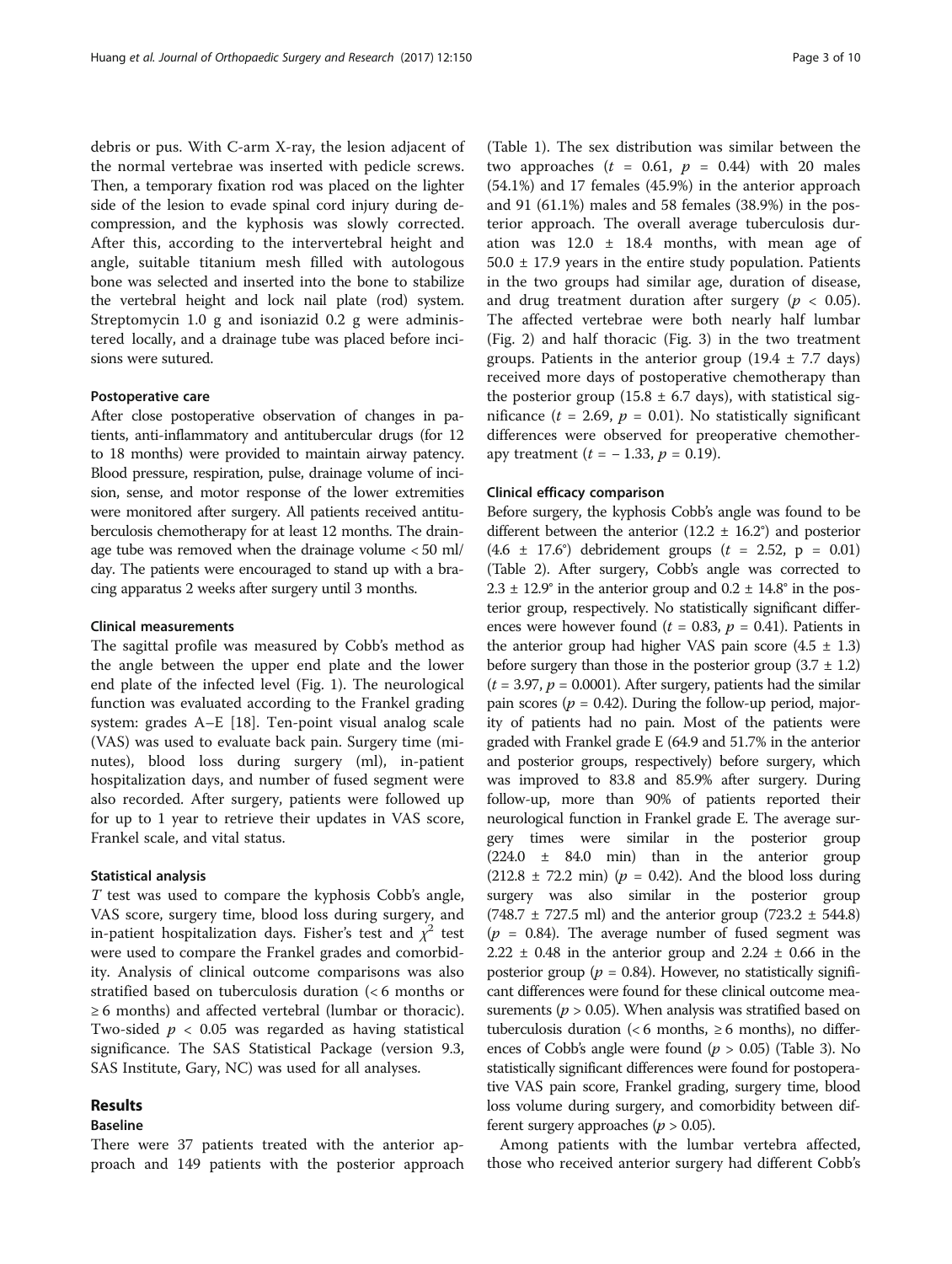<span id="page-3-0"></span>

angle both before and after surgery, in comparison with those who received posterior surgery ( $p < 0.05$ ) (Table [4](#page-8-0)). Anterior surgery has corrected Cobb's angle from an average 8.7 ± 16.6° to − 3.3 ± 13.2° (difference − 11.9 ± 17.0°, data not shown), in contrast to a corrected angle from − 5.6 ± 16.0° to − 10.1 ± 13.8° (difference − 4.5 ± 16.3°, data not shown) by posterior treatment. The corrected angles were not significant between the two surgeries ( $p = 0.07$ , data not shown). Patients under anterior surgery had more serious pain, no matter with the lumbar or thoracic vertebra affected before surgery treatment ( $p < 0.05$ ). After surgery treatment, no pain differences were observed. In groups of the lumber vertebra affected, patients receiving anterior surgery had better preoperative neurological function compared to those who received posterior surgery ( $p = 0.01$ ). Among lumber vertebra-affected patients who received anterior surgery, 3 (15.8%) had Frankel grade D and 16 (84.2%) had grade E. In comparison, among those lumber vertebra-affected patients receiving posterior surgery, 1 was graded as C (1.4%), 36 were D (49.3%), and 36 were E (49.3%). However, no significant differences were observed for postoperative neurological

function ( $p = 0.58$ ). In the lumber vertebra-affected group, the blood loss volume was higher in the posterior group  $(732.3 \pm 846.7 \text{ ml})$  compared to the anterior group (671.6  $\pm$  458.9 ml). Meanwhile, in the thoracic vertebraaffected group, longer surgery time was taken for the posterior approach (236.0  $\pm$  90.0 min) compared to the anterior approach  $(200.1 \pm 73.4 \text{ min})$ . However, none of these differences were statistically significant ( $p > 0.05$ ). The prevalence of comorbidity was 31.6% for lumbar vertebraaffected patients receiving anterior surgery, while only 19.2% in the posterior group suffered from comorbidity after surgery ( $p = 0.35$ ).

#### **Discussion**

Our study indicates that both anterior or posterior debridement joint bone graft and internal fixation could achieve similar favorable clinical efficacy regarding pain, Cobb's angle, and neurological function. No statistically significant differences were found for surgery duration, perioperative blood loss, comorbidity, and hospitalization days.

The diagnosis of spinal tuberculosis is difficult and it commonly presents at an advanced stage, which lead to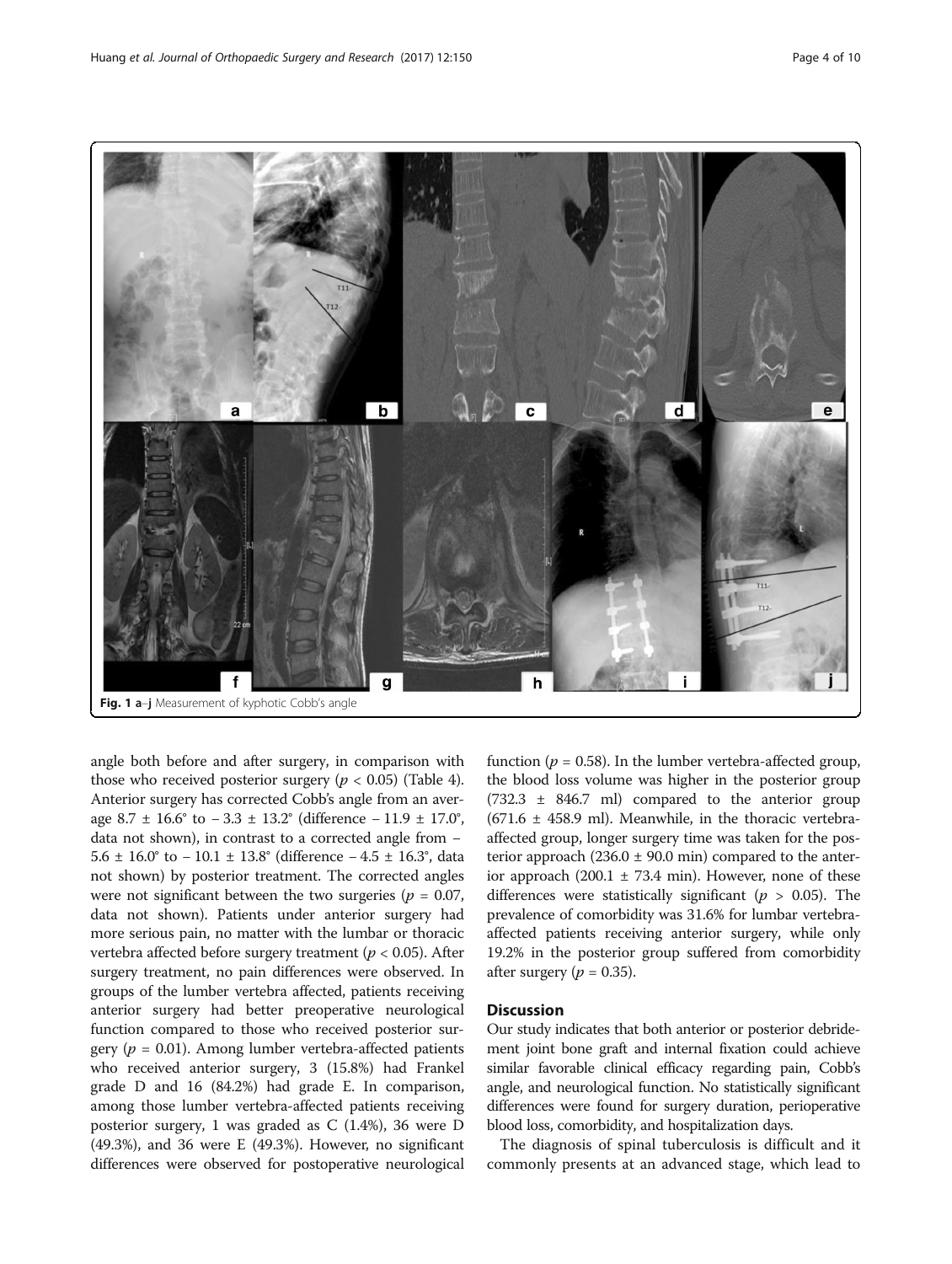|                                 | Total           | Anterior        | Posterior       | $p$ value <sup>a</sup> |
|---------------------------------|-----------------|-----------------|-----------------|------------------------|
| No. of individuals              | 186             | 37              | 149             |                        |
| Sex                             |                 |                 |                 |                        |
| Male                            | 111 (59.7%)     | 20 (54.1%)      | 91 (61.1%)      | 0.44                   |
| Female                          | 75 (40.3%)      | 17 (45.9%)      | 58 (38.9%)      |                        |
| Age (years)                     | $50.0 \pm 17.9$ | $46.6 \pm 17.3$ | $50.9 \pm 18.0$ | 0.19                   |
| Duration of disease (months)    | $12.0 \pm 18.4$ |                 | $11.7 \pm 17.6$ | 0.70                   |
| Vertebra affected               |                 |                 |                 | 0.80                   |
| Lumbar                          | 92 (49.5%)      | 19 (51.4%)      | 73 (49%)        |                        |
| Thoracic                        | 94 (50.5%)      | 18 (48.6%)      | 76 (51%)        |                        |
| Chemotherapy duration (days)    |                 |                 |                 |                        |
| Preoperative                    | $14.0 \pm 10.9$ | $11.9 \pm 7.7$  | $14.5 \pm 11.5$ | 0.19                   |
| $16.5 \pm 7.5$<br>Postoperative |                 | $19.4 \pm 9.7$  | $15.8 \pm 6.7$  | 0.01                   |
| Vital status                    |                 |                 |                 |                        |
| Dead                            | $2(1.1\%)$      | 1(2.7%)         | 1(0.7%)         | 0.47                   |
| Alive                           | 117 (62.9%)     | 22 (59.5%)      | 95 (63.8%)      |                        |
| Unknown                         | 67 (36.0%)      | 14 (37.8%)      | 53 (35.5%)      |                        |

<span id="page-4-0"></span>Table 1 Baseline characteristics of the 186 spinal tuberculosis patients receiving anterior or posterior debridement joint bone graft and internal fixation

<sup>a</sup>T test used to compare continuous variables; chi-square and Fisher's tests used to compare the categorical variables

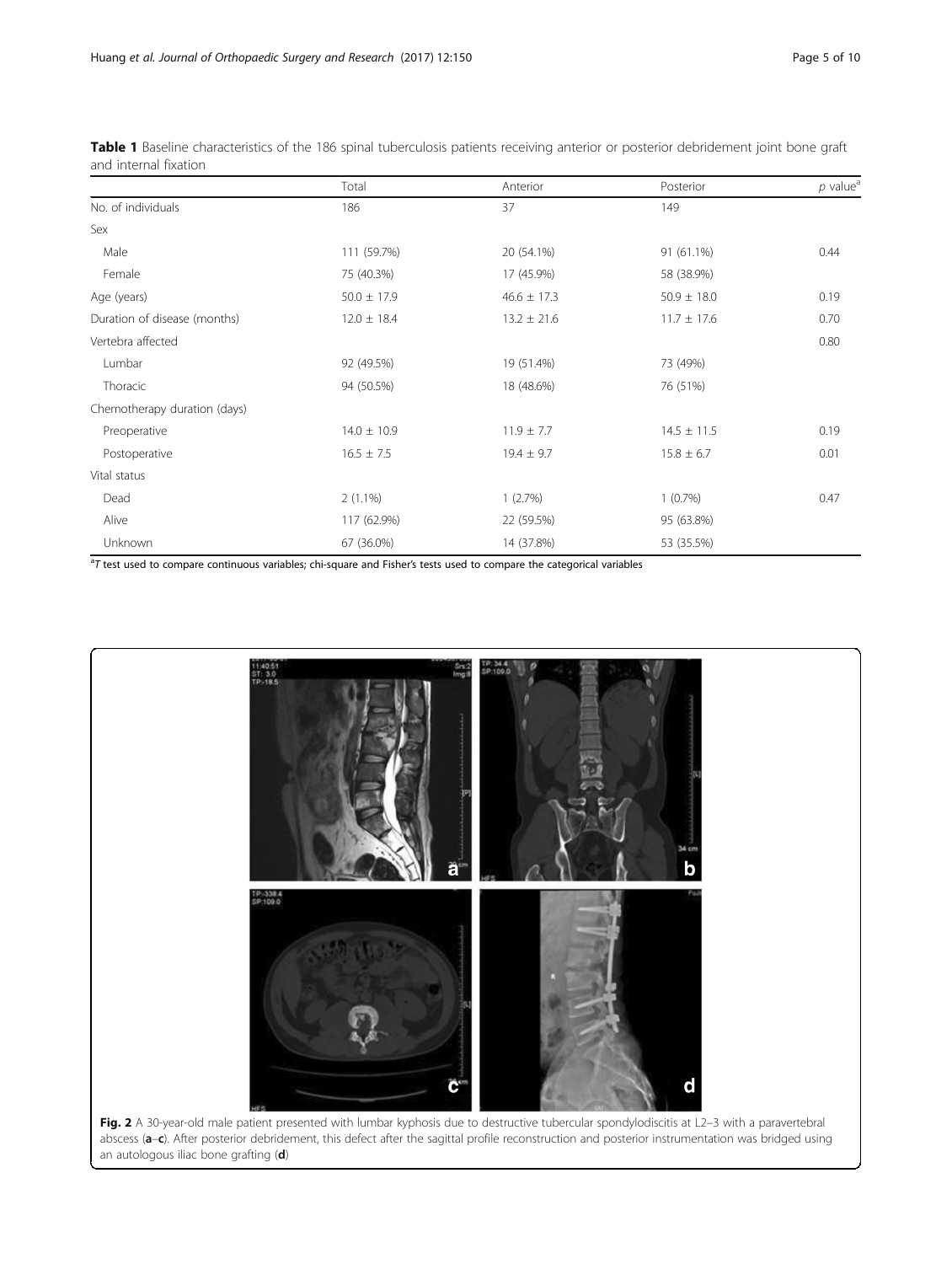higher rates of complications such as spinal cord compression and spinal deformity.

Since the 1960s, when Stock and Hodgson suggested spinal tuberculosis patients be treated with removal of lesion and an anterior interbody fusion surgical treatment, the anterior approach has been widely regarded as the gold standard [\[17\]](#page-9-0). An anterior approach allows for direct access to the lesion, adequate visualization of the lesion, and complete decompression of the spinal cord [[19\]](#page-9-0). Since the introduction of the anterior approach, majority of surgeons favor it due to the concern over the safety of the posterior approach [\[20](#page-9-0), [21](#page-9-0)]. However, this method is time-consuming, needs constant changing of surgery position, causes trauma to tissues such as the pleura and peritoneum, and results in the spread of infection and other postoperative complications [\[9](#page-9-0)].

Infection usually occurs more frequently in the anterior surgery compared to the posterior approach, mainly due to the deeper surgical approach, and is more likely to damage the blood vessels. In fact, in the current study, infection rates were 16.2% (6 out of 37 patients) for anterior surgery and 17.5% (26 out of 149 patients) for posterior surgery, respectively (data not shown). Furthermore, anterior decompression might be too drastic for elderly patients and children [[16\]](#page-9-0). In recent years, onestage posterior debridement combined with bone graft and internal fixation is more frequently applied in the clinic due to its advantages, such as lesser trauma, single incision, excision of lesions successfully completed in a period, bone implant and reconstruction of spinal stability, no need of changing the patient's position, easy examination of spinal fractures with fewer complications

<span id="page-5-0"></span>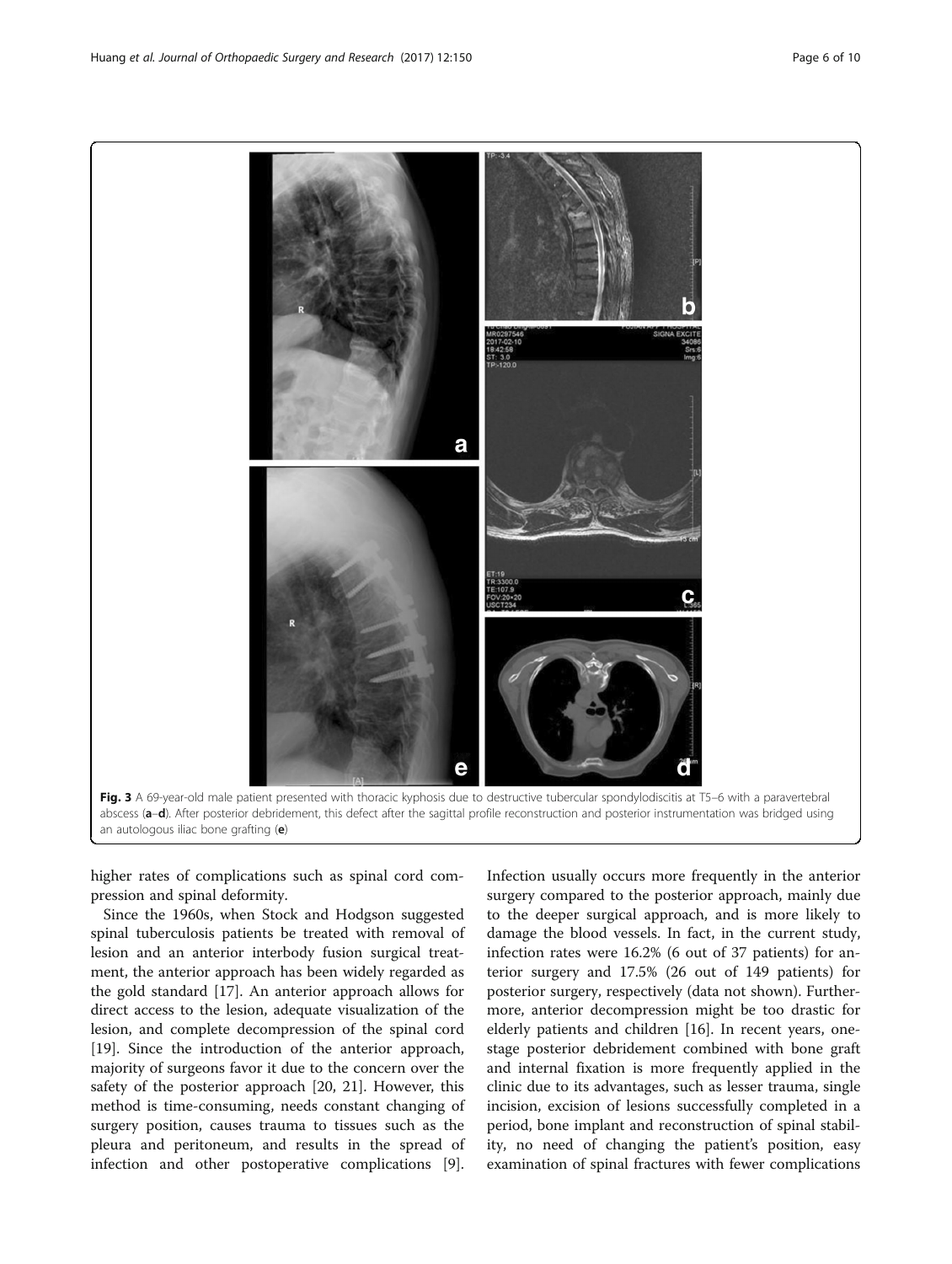|                               | Total             | Anterior            | Posterior        | $p$ value <sup>a</sup> |
|-------------------------------|-------------------|---------------------|------------------|------------------------|
| Cobb's angle                  |                   |                     |                  |                        |
| Preoperative                  | $6.1 \pm 17.5$    | $12.2 \pm 16.2$     | $4.6 \pm 17.6$   | 0.01                   |
| Postoperative                 | $0.6 \pm 14.5$    |                     | $0.2 \pm 14.8$   | 0.41                   |
| VAS score                     |                   |                     |                  |                        |
| Preoperative                  |                   |                     |                  | 0.0003                 |
| $\mathsf{O}\xspace$           | $1(0.5\%)$        | $\mathsf{O}\xspace$ | 1(0.7%)          |                        |
| $\overline{2}$                | $9(4.8\%)$        | $\mathbf 0$         | $9(6.0\%)$       |                        |
| 3                             | 93 (50.0%)        | 12 (3.4%)           | 81 (54.4%)       |                        |
| 4                             | 16 (8.6%)         | $2(5.4\%)$          | 14 (9.4%)        |                        |
| 5                             | 53 (28.5%)        | 17 (46.0%)          | 36 (24.2%)       |                        |
| 6                             | 8 (4.3%)          | 3 (8.1%)            | 5 (3.4%)         |                        |
| 7                             | 6 (3.2%)          | 3 (8.1%)            | $3(2.0\%)$       |                        |
| Mean                          | $3.8 \pm 1.2$     | $4.5 \pm 1.3$       | $3.7 \pm 1.2$    | 0.0001                 |
| Postoperative                 |                   |                     |                  | 0.24                   |
| $\mathsf{O}\xspace$           | 84 (45.2%)        | 12 (32.4%)          | 72 (48.3%)       |                        |
| $\mathbf{1}$                  | 76 (40.9%)        | 21 (56.8%)          | 55 (36.9%)       |                        |
| $\overline{2}$                | 25 (13.4%)        | 4 (10.8%)           | 21 (14.1%)       |                        |
| 3                             | 0                 | $\mathsf{O}\xspace$ | 0                |                        |
| $\overline{4}$                | $\mathbf 0$       | $\mathsf{O}\xspace$ | $\mathbf 0$      |                        |
| 5                             | $1(0.5\%)$        | $\mathcal O$        | 1(0.7%)          |                        |
| Mean                          | $0.7\,\pm\,0.8$   | $0.8 \pm 0.6$       | $0.7\,\pm\,0.8$  | 0.42                   |
| Frankel score                 |                   |                     |                  |                        |
| Preoperative                  |                   |                     |                  | 0.75                   |
| Α                             | 3(1.6%)           | $\mathsf{O}\xspace$ | $3(2.0\%)$       |                        |
| Β                             | 7 (3.8%)          | 1(2.7%)             | 6 (4.0%)         |                        |
| C                             | 9 (4.8%)          | $2(5.4\%)$          | 7 (4.7%)         |                        |
| D                             | 65 (35.0%)        | 10 (27.0%)          | 55 (36.9%)       |                        |
| Ε                             | 101 (54.3%)       | 24 (64.9%)          | 77 (51.7%)       |                        |
| Postoperative                 |                   |                     |                  | 0.85                   |
| Α                             | 0                 | $\mathsf{O}\xspace$ | $\mathbf 0$      |                        |
| B                             | $1(0.5\%)$        | $\mathsf{O}\xspace$ | 1(0.7%)          |                        |
| C                             | 4 (2.2%)          | 1(2.7%)             | $3(2.0\%)$       |                        |
| D                             | 22 (11.8%)        | 5 (13.5%)           | 17 (11.4%)       |                        |
| E                             | 159 (85.5%)       | 31 (83.8%)          | 128 (85.9%)      |                        |
| Surgery duration (minutes)    | $221.8 \pm 81.8$  | $212.8 \pm 72.2$    | $224.0 \pm 84.0$ | 0.42                   |
| Perioperative blood loss (ml) | $743.7 \pm 693.7$ | $723.2 \pm 544.8$   | 748.7 ± 727.5    | 0.84                   |
| Comorbidity                   |                   |                     |                  |                        |
| Yes                           | 45 (24.2%)        | 11 (29.7%)          | 34 (22.8%)       | 0.38                   |
| No                            | 141 (75.8%)       | 26 (70.3%)          | 115 (77.2%)      |                        |
| Hospitalization (days)        | $20.5 \pm 29.0$   | $19.8 \pm 8.2$      | $20.7 \pm 32.1$  | 0.87                   |
| Fused segment                 | $2.23\,\pm\,0.62$ | $2.22 \pm 0.48$     | $2.24 \pm 0.66$  | 0.84                   |

<span id="page-6-0"></span>

| Table 2 Clinical outcome of spinal tuberculosis patients using anterior or posterior debridement joint bone graft and internal |  |  |  |  |  |  |  |
|--------------------------------------------------------------------------------------------------------------------------------|--|--|--|--|--|--|--|
| fixation                                                                                                                       |  |  |  |  |  |  |  |

<sup>a</sup>T test used to compare continuous variables; chi-square and Fisher's tests used to compare the categorical variables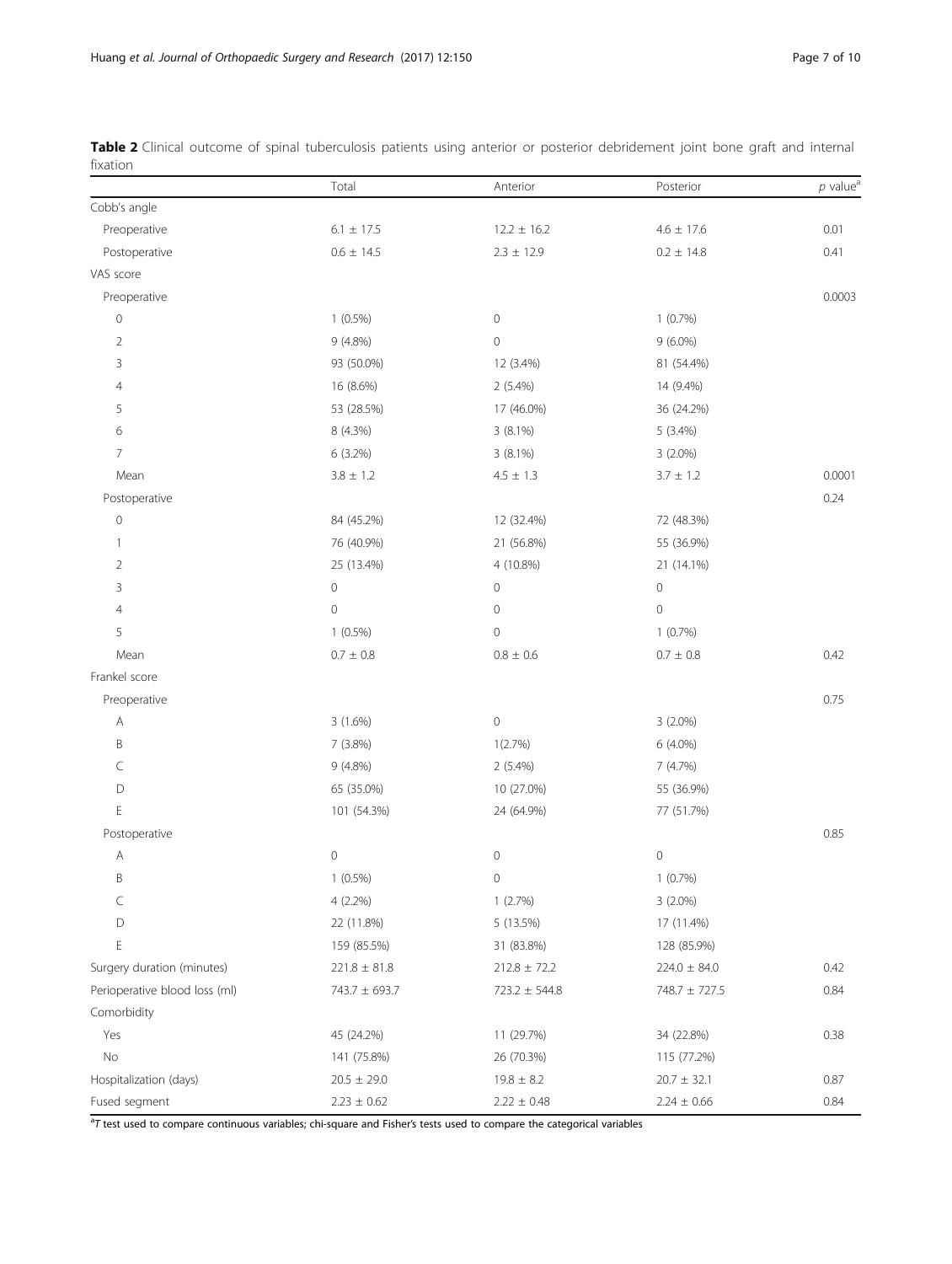|                               | Tuberculosis duration |                   |                        |                  |                   |                        |  |  |  |
|-------------------------------|-----------------------|-------------------|------------------------|------------------|-------------------|------------------------|--|--|--|
|                               | $< 6$ months          |                   |                        |                  | $\geq 6$ months   |                        |  |  |  |
|                               | Anterior              | Posterior         | $p$ value <sup>a</sup> | Anterior         | Posterior         | $p$ value <sup>a</sup> |  |  |  |
| No. of individuals            | 20                    | 11                |                        | 17               | 78                |                        |  |  |  |
| Cobb's angle                  |                       |                   |                        |                  |                   |                        |  |  |  |
| Preoperative                  | $10.1 \pm 11.4$       | $4.1 \pm 16.2$    | 0.07                   | $14.7 \pm 20.5$  | $5.1 \pm 18.8$    | 0.09                   |  |  |  |
| Postoperative                 | $-0.9 \pm 12.4$       | $-0.4 \pm 15.1$   | 0.90                   | $6.0 \pm 12.8$   | $0.8 \pm 14.6$    | 0.20                   |  |  |  |
| VAS score                     |                       |                   |                        |                  |                   |                        |  |  |  |
| Preoperative                  | $4.4 \pm 1.2$         | $3.4 \pm 1.0$     | 0.002                  | $4.8 \pm 1.3$    | $4.0 \pm 1.2$     | 0.04                   |  |  |  |
| Postoperative                 | $0.7 \pm 0.6$         | $0.6 \pm 0.8$     | 0.40                   | $0.9 \pm 0.6$    | $0.8 \pm 0.8$     | 0.61                   |  |  |  |
| Follow-up                     | $0.4 \pm 0.5$         | $0.2 \pm 0.4$     | 0.43                   | <b>NA</b>        | $0.2 \pm 0.4$     | 0.20                   |  |  |  |
| Frankel score                 |                       |                   |                        |                  |                   |                        |  |  |  |
| Preoperative                  |                       |                   | 0.51                   |                  |                   | 0.96                   |  |  |  |
| Α                             | $\mathbf 0$           | 2(2.8%)           |                        | $\mathbf 0$      | $1(1.3\%)$        |                        |  |  |  |
| B                             | $1(5.0\%)$            | $3(4.2\%)$        |                        | $\circ$          | $1(1.3\%)$        |                        |  |  |  |
| C                             | 2 (10.0%)             | $4(5.6\%)$        |                        | $\overline{0}$   | $3(3.9\%)$        |                        |  |  |  |
| D                             | $4(20.0\%)$           | 26 (36.6%)        |                        | 6 (35.3%)        | 29 (37.2%)        |                        |  |  |  |
| E                             | 13 (65.0%)            | 36 (50.7%)        |                        | 11 (64.7%)       | 41 (52.6%)        |                        |  |  |  |
| Postoperative                 |                       |                   | 0.66                   |                  |                   | 0.78                   |  |  |  |
| Α                             | $\mathbf 0$           | $\mathbf 0$       |                        | $\mathbf 0$      | $\mathbf 0$       |                        |  |  |  |
| Β                             | $\circ$               | $1(1.4\%)$        |                        | 0                | $\mathbf 0$       |                        |  |  |  |
| C                             | $1(5.0\%)$            | $1(1.4\%)$        |                        | $\Omega$         | $2(2.6\%)$        |                        |  |  |  |
| D                             | 3 (15.0%)             | 10 (14.1%)        |                        | 2 (11.8%)        | 7 (9.0%)          |                        |  |  |  |
| E                             | 16 (80.0%)            | 59 (83.1%)        |                        | 15 (88.2%)       | 69 (88.5%)        |                        |  |  |  |
| Surgery duration (minutes)    | $197.2 \pm 62.1$      | $213.8 \pm 89.8$  | 0.30                   | $231.1 \pm 80.5$ | $233.4 \pm 77.8$  | 0.90                   |  |  |  |
| Perioperative blood loss (ml) | $660.0 \pm 446.5$     | $659.3 \pm 582.5$ | 1.00                   | 797.6 ± 648.2    | $830.1 \pm 833.5$ | 0.90                   |  |  |  |
| Comorbidity                   |                       |                   |                        |                  |                   |                        |  |  |  |
| Yes                           | 7 (35.0%)             | 17 (23.9%)        | 0.39                   | 4 (23.5%)        | 17 (21.8%)        | 1.00                   |  |  |  |
| No                            | 13 (65.0%)            | 54 (76.1%)        |                        | 13 (76.5%)       | 61 (78.2%)        |                        |  |  |  |
| Hospitalization (days)        | $23.2 \pm 9.6$        | $22.8 \pm 44.0$   | 0.97                   | $15.8 \pm 3.2$   | $18.7 \pm 14.7$   | 0.42                   |  |  |  |
| Fused segment                 | $2.09 \pm 0.29$       | $2.19 \pm 0.62$   | 0.30                   | $2.40 \pm 0.63$  | $2.30 \pm 0.71$   | 0.60                   |  |  |  |

<span id="page-7-0"></span>Table 3 Clinical outcome of spinal tuberculosis patients using anterior or posterior debridement joint bone graft and internal fixation by stratification of disease duration

<sup>a</sup>T test used to compare continuous variables; chi-square and Fisher's tests used to compare the categorical variables

during correction, short operation time, and shorter hospitalization period [\[22](#page-9-0)–[24\]](#page-9-0). Therefore, the discussion of decision of an appropriate surgery approach has drawn wide attention in recent years, but only a few studies have compared the clinical efficacy and outcomes [[15, 16\]](#page-9-0). A recent study prospectively compared 27 spinal tuberculosis patients with lumbar compression fracture who underwent a posterior debridement joint bone fixation therapy versus 22 patients who underwent an anterior approach [\[15](#page-9-0)]. Operation time and perioperative blood loss were significantly lower in the posterior group than in the anterior group ( $p < 0.05$ ), and the former group had lower prevalence of postoperative complications (18.5 vs. 28.6%). However, in a respective study, patients with thoracic and lumbar tuberculosis who underwent posterior debridement, interbody autografting, and instrumentation ( $n = 25$ ) and anterior approach ( $n = 22$ ) were compared [\[16](#page-9-0)]. No statistically significant differences were observed for operation time, perioperative blood loss, perioperative and postoperative complications, neurological status, and the kyphosis Cobb's angle, which was in line with our study [\[16](#page-9-0)].

Our study has some limitations that should be described. A major concern is Cobb's angle and VAS pain score differences before surgery between the anterior and posterior groups, which might have attenuated the true association. It shall be mentioned that during 2009–2012, the patients were mainly chosen for different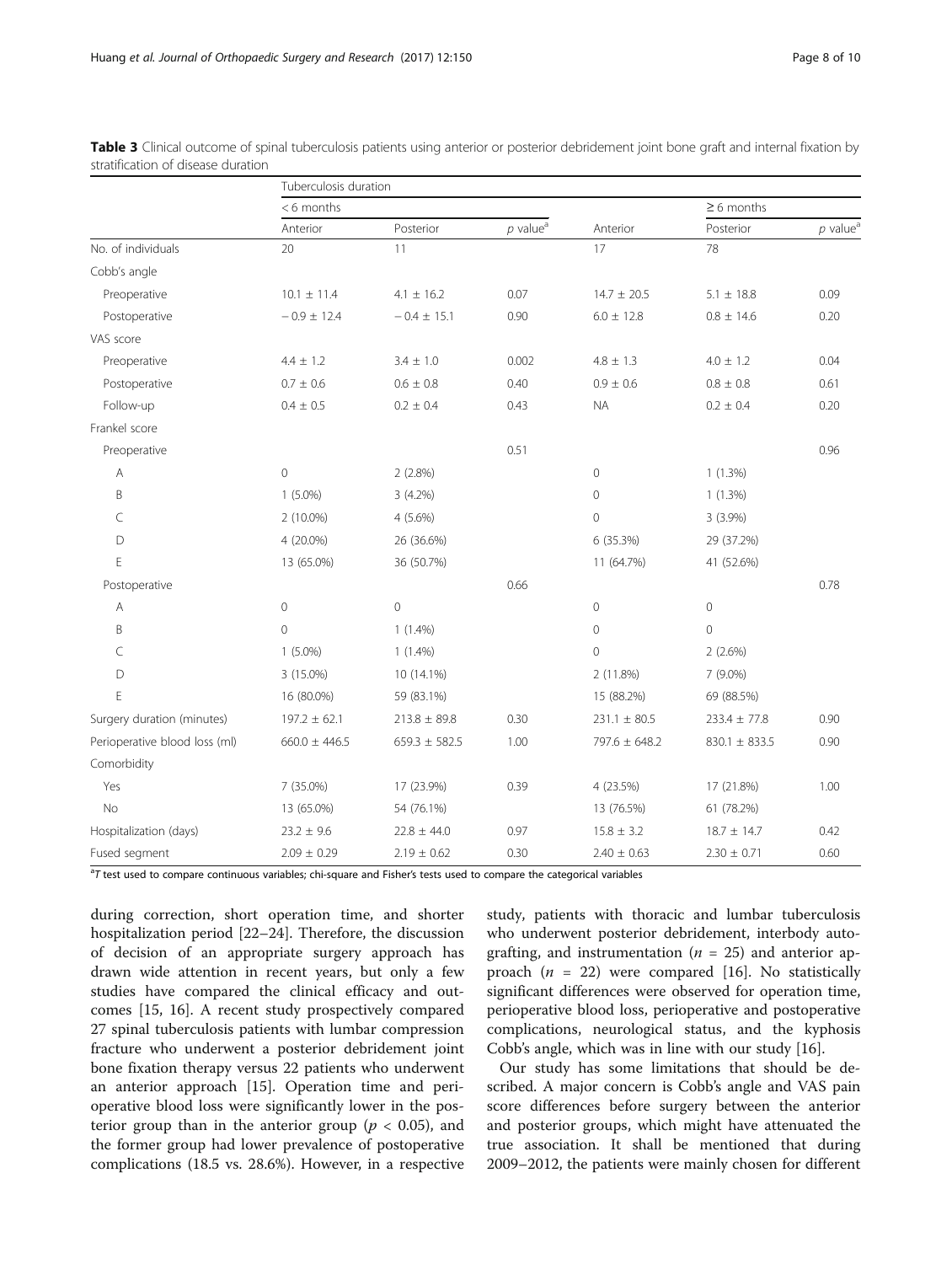|                               | Vertebra affected |                     |               |                   |                   |               |  |  |  |
|-------------------------------|-------------------|---------------------|---------------|-------------------|-------------------|---------------|--|--|--|
|                               | Lumbar            |                     |               | Thoracic          |                   |               |  |  |  |
|                               | Anterior          | Posterior           | $p$ value $a$ | Anterior          | Posterior         | $p$ value $a$ |  |  |  |
| No. of individuals            | 19                | 73                  |               | 18                | 76                |               |  |  |  |
| Cobb's angle                  |                   |                     |               |                   |                   |               |  |  |  |
| Preoperative                  | $8.7 \pm 16.6$    | $-5.6 \pm 16.0$     | 0.002         | $15.9 \pm 15.3$   | $14.4 \pm 12.7$   | 0.70          |  |  |  |
| Postoperative                 | $-3.3 \pm 13.2$   | $-10.1 \pm 13.8$    | 0.05          | $8.1 \pm 9.7$     | $10.3 \pm 6.5$    | 0.25          |  |  |  |
| VAS score                     |                   |                     |               |                   |                   |               |  |  |  |
| Preoperative                  | $4.6 \pm 1.3$     | $3.8 \pm 1.2$       | 0.01          | $4.4 \pm 1.3$     | $3.6 \pm 1.2$     | 0.01          |  |  |  |
| Postoperative                 | $0.6 \pm 0.5$     | $0.7 \pm 0.7$       | 0.78          | $0.9 \pm 0.7$     | $0.7 \pm 0.9$     | 0.22          |  |  |  |
| Follow-up                     | $0.2 \pm 0.4$     | $0.3 \pm 0.5$       | 0.55          | $0.3 \pm 0.5$     | $0.2 \pm 0.4$     | 0.54          |  |  |  |
| Frankel score                 |                   |                     |               |                   |                   |               |  |  |  |
| Preoperative                  |                   |                     | 0.01          |                   |                   | 0.81          |  |  |  |
| Α                             | $\overline{0}$    | $\mathbf 0$         |               | $\overline{0}$    | $3(4.0\%)$        |               |  |  |  |
| B                             | $\overline{0}$    | $\overline{0}$      |               | $1(5.6\%)$        | $6(7.9\%)$        |               |  |  |  |
| C                             | 0                 | $1(1.4\%)$          |               | 2 (11.1%)         | $6(7.9\%)$        |               |  |  |  |
| D                             | 3 (15.8%)         | 36 (49.3%)          |               | 7 (38.9%)         | 19 (25.0%)        |               |  |  |  |
| E                             | 16 (84.2%)        | 36 (49.3%)          |               | 8 (44.4%)         | 41 (54.0%)        |               |  |  |  |
| Postoperative                 |                   |                     | 0.58          |                   |                   | 0.49          |  |  |  |
| А                             | $\mathbf{0}$      | $\mathsf{O}\xspace$ |               | $\overline{0}$    | $\mathbb O$       |               |  |  |  |
| B                             | 0                 | $\mathsf{O}\xspace$ |               | $\overline{0}$    | $1(1.3\%)$        |               |  |  |  |
| C                             | $\overline{0}$    | $\overline{0}$      |               | $1(5.6\%)$        | $3(4.0\%)$        |               |  |  |  |
| D                             | 0                 | 5 (6.9%)            |               | 5 (27.8%)         | 12 (15.8%)        |               |  |  |  |
| E                             | 19 (100%)         | 68 (93.1%)          |               | 12 (66.7%)        | 60 (79.0%)        |               |  |  |  |
| Surgery duration (minutes)    | $224.8 \pm 70.8$  | $211.6 \pm 75.9$    | 0.48          | $200.1 \pm 73.4$  | $236.0 \pm 90.0$  | 0.08          |  |  |  |
| Perioperative blood loss (ml) | $671.6 \pm 458.9$ | $732.3 \pm 846.7$   | 0.76          | $777.8 \pm 632.0$ | $764.5 \pm 596.3$ | 0.94          |  |  |  |
| Comorbidity                   |                   |                     |               |                   |                   |               |  |  |  |
| Yes                           | 6 (31.6%)         | 14 (19.2%)          | 0.35          | 5 (27.8%)         | 20 (26.3%)        | 1.00          |  |  |  |
| No                            | 13 (68.4%)        | 59 (80.8%)          |               | 13 (72.2%)        | 56 (73.7%)        |               |  |  |  |
| Hospitalization (days)        | $18.5 \pm 7.5$    | $17.4 \pm 8.7$      | 0.61          | $21.2 \pm 8.8$    | $23.8 \pm 44.1$   | 0.64          |  |  |  |
| Fused segment                 | $2.16 \pm 0.37$   | $2.11 \pm 0.40$     | 0.67          | $2.28 \pm 0.57$   | $2.36 \pm 0.83$   | 0.70          |  |  |  |

<span id="page-8-0"></span>Table 4 Clinical outcome of spinal tuberculosis patients using anterior or posterior debridement joint bone graft and internal fixation by stratification of the vertebra

<sup>a</sup>T test used to compare continuous variables; chi-square and Fisher's tests used to compare the categorical variables

surgery approaches based on the location of their tuberculosis focus in the front or back of the body. Since year 2012, most patients were operated by the posterior approach regardless of location of tuberculosis focus. Another concern is the limited sample size in the anterior group, which might also have attenuated the outcome comparison.

#### Conclusions

In conclusion, good clinical outcomes were achieved in both groups, which indicate that the posterior approach could be used as an alternative procedure to treat thoracic and lumbar tuberculosis patients in terms of pain control, Cobb's angle, and neurological function. No statistically

significant differences were found for surgery duration, perioperative blood loss, comorbidity, and hospitalization days among two alternative surgical approaches.

#### Acknowledgements

Not applicable.

#### Funding

This project was funded by the National Natural Science Foundation of Fujian Province (13151039); Medical Innovation Subject in Fujian Province (2014-CX-22); Key Clinical Specialty Discipline Construction Program of Fujian, People's Republic of China; and Young and Middle-aged Teachers Education Scientific Research Project in Fujian Province (JAT160796).

#### Availability of data and materials

Data supporting the results reported in a published article can be found. Please contact author for data requests.